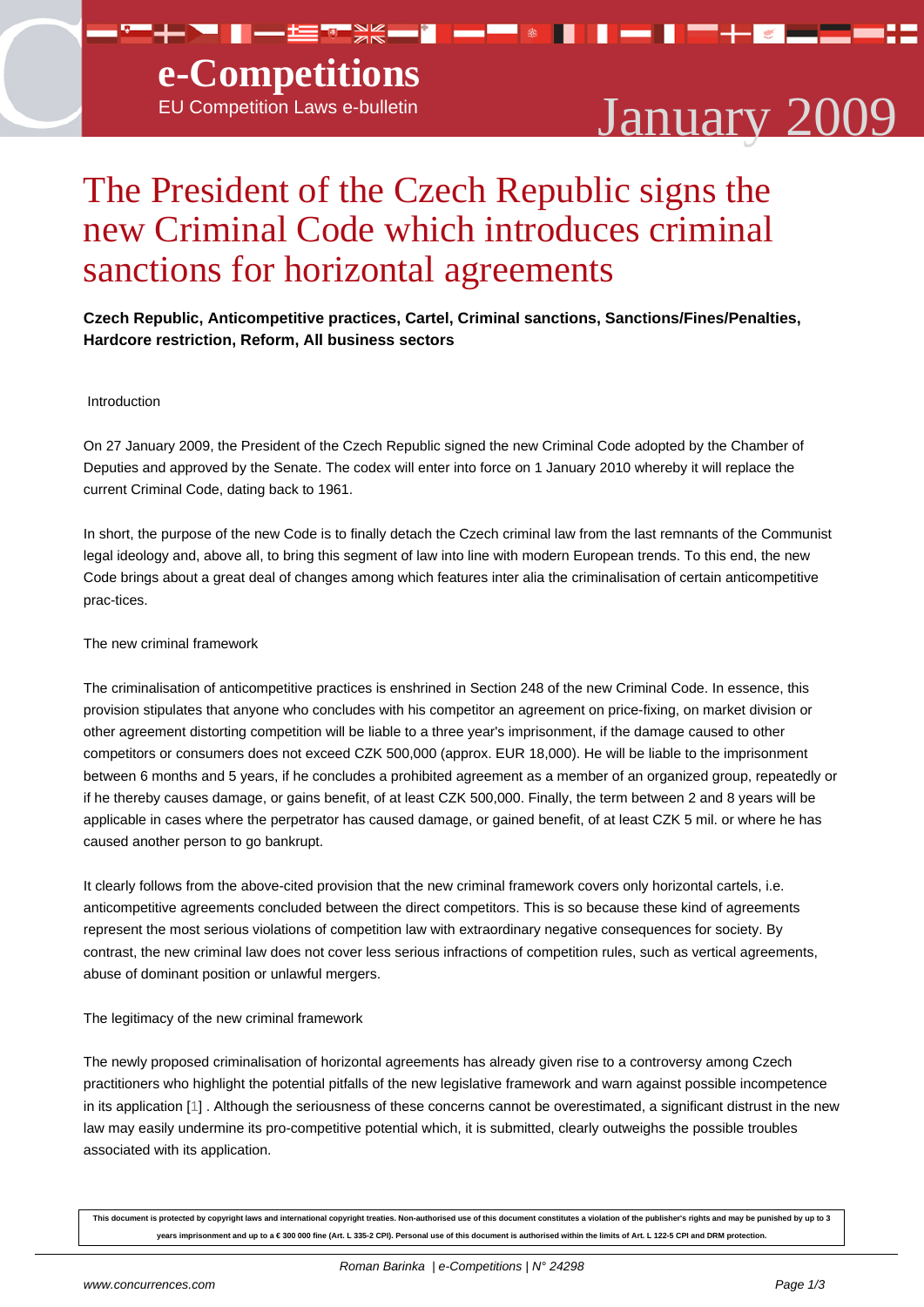In the first place, the criminalisation of horizontal cartels is in line with emerging European trends. Among the countries which employ criminal sanctions against individuals guilty of serious infringements of competition law are Denmark, Ireland, France and Estonia. In addition, there is a visible tendency towards the criminalisation of competition law at the level of EU institutions. No doubt, these trends find their inspiration in the US where criminal sanctions have been introduced as early as 1890 with the adoption of the Sherman Act and nowadays belong to the standard methods of antitrust enforcement.

The legitimacy of the criminal enforcement of competition law is generally based on the following considerations. First, it is to be born in mind that hard core cartels inflict significant harm on the population. They substantially increase prices in an unnecessary way and, at the same time, are likely to restrict the consumers' choice as well as the quality of the goods and services. According to the estimates of the OECD, the resulting harm amounts annually to many billions of US dollars [2] . Consequently, there is an emerging consensus that economic harm of such a magnitude justifies (if not directly necessitates) penal sanctions.

Second, criminal sanctions have a strong deterrent effect on individuals who are in fact responsible for serious violatio[ns](#nb2) of competition law but, so far, have been shielded from any punishment behind the corporate veil of companies on whose be-half they acted. Sanctions aimed directly at the individuals directly responsible for the law infringements are necessary since companies themselves may not always be able or willing to discipline their employees for anticompetitive conduct, e.g. because the person they intend to sanction is no longer employed with them or because they simply appreciate the benefits derived from the infraction.

Third, the above-mentioned deterrent effect of criminal sanc-tions on individuals compensate for the structural inadequacy of administrative sanctions imposed on companies. It has been estimated that sufficiently effective sanctions inflicted on companies should amount at minimum to 150% of the annual turn-over in the products concerned by the violation. However, com-panies will often be unable to pay fines of such a height and even if they were, such fines would have serious negative side-effects on third parties. Thus, for instance, the companies would have to cut their employees' salaries or reduce resources for research and development. In many cases, however, they would go bankrupt which would have negative impact on their employees, suppliers, creditors, consumers and, not the least, tax authorities [3] . Accordingly, the assertion that sufficiently high admin-istrative fines may dispense with the need for individual criminal sanctions is unfounded. In fact, criminal law en-forcement represents a viable complement to the standard methods of administrative enforcement.

#### **Conclusion**

The adoption of the new Criminal Code represents an important step in the advancement of pro-competitive environment in the Czech Republic. Given that the new criminal framework is aimed at the most significant violations of competition law, it is bound to have a positive effect on the enhancement of consumer welfare. At the same time, the limited material scope of the new law provides a prima facie guarantee that it will not frustrate the effective functioning of the Czech economy. Although the new law will bring about increased demands on the professional qualification of the competent public authorities, the possible concerns associated with its application should not lead to resignation at the progressive advancement of competition law enforcement.

[1] See, e.g., Robert Pelikán, Jan Převrátil, The Czech Chamber of Deputies adopts a new Code criminalising horizontal agreements, e-Competitions, n° 22924.

[[2\]](#nh1) See OECD Report Fighting Hard Core Cartels: Harm, Effective Sanctions and Leniency Programmes, 2002, p. 90.

[3] See W.P.J. Wils, Is [Criminalization of EU Com](http://www.concurrences.com/article_bulletin.php3?id_article=22924&lang=en)petition Law the Answer?, paper presented at the Amsterdam Center for

**[T](#nh2)his document is protected by copyright laws and international copyright treaties. Non-authorised use of this document constitutes a violation of the publisher's rights and may be punished by up to 3 years imprisonment and up to a € 300 000 fine (Art. L 335-2 CPI). Personal use of this document is authorised within the limits of Art. L 122-5 CPI and DRM protection.**